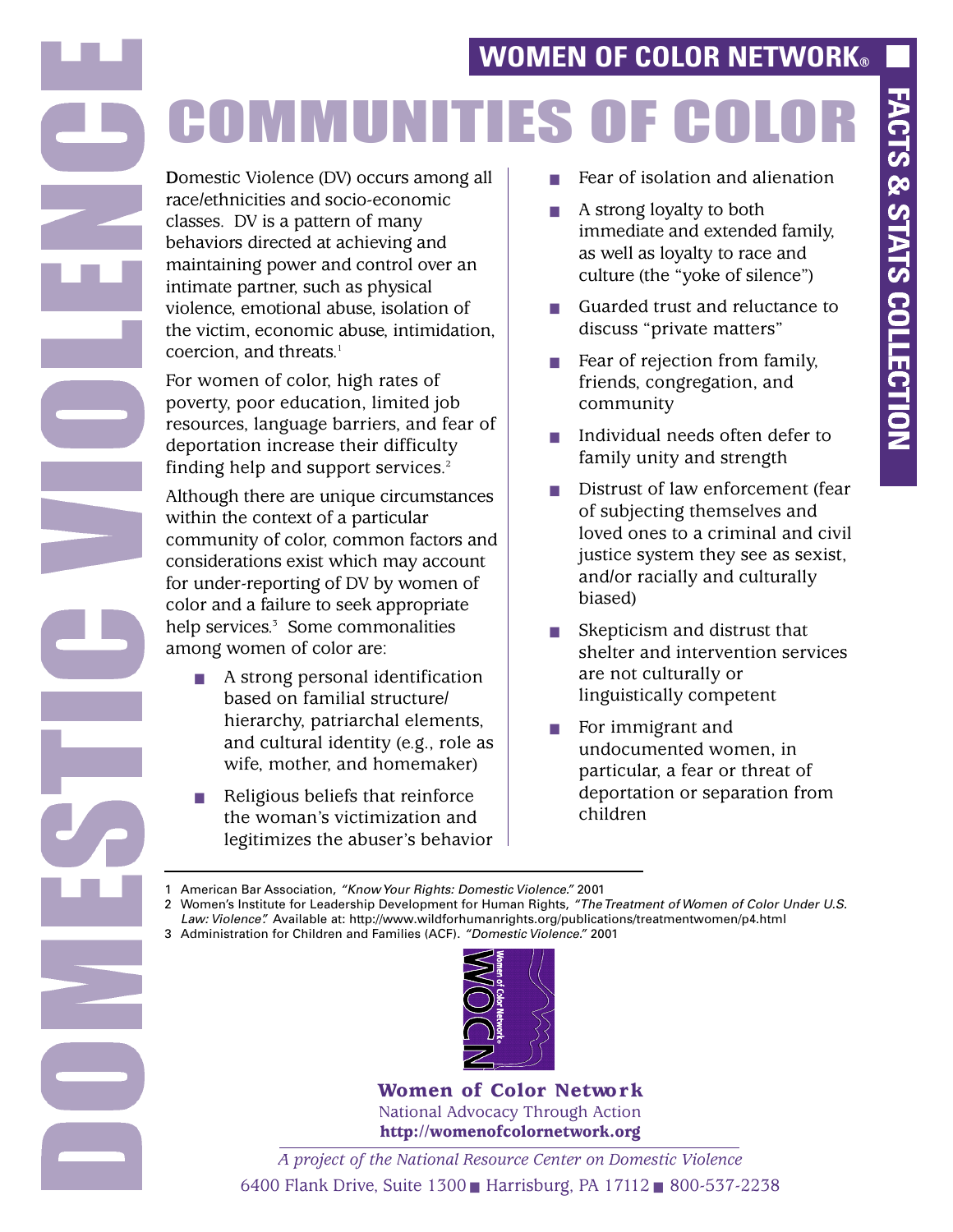# African American Women

- An estimated 29.1% of African American females are victimized by intimate partner violence in their lifetime (rape, physical assault or stalking). 4
- **E.** African American females experience intimate partner violence at a rate 35% higher than that of white females, and about 2.5 times the rate of women of other races. 5 However, they are less likely than white women to use social services, battered women's programs, or go to the hospital because of domestic violence. 6
- ! According to the National Violence Against Women Survey (NVAWS), African American women experience higher rates of intimate partner homicide when compared to their White counterparts. 7
- Statistics show that African American women typically comprise about 70% of black congregations. Religious convictions and a fear of shame or rejection from the church may contribute to their remaining in an abusive relationships. 8

As a result of historical and present day racism, African American women may be less likely to report her abuser or seek help because of

discrimination, African American men's vulnerability to police brutality, and negative stereotyping. 9

Non-arrests of suspected abusers of African American women and a fear that police will exercise an abuse of power have contributed to African American women's reluctance to involve law enforcement.

Stereotypes amplify the complexities African American women encounter when trying to seek help services. Myths that African American women are "domineering figures that require control" or that African American women are "exceptionally strong under stress and are resilient" increase their vulnerability and discourage some from speaking out about abuse. 10

Culturally and historically, African American women have been looked to as the protectors of their family and community. Some women may feel because of their religious beliefs they must impart forgiveness for their abusers' behavior and endure the abuse due to religious obligations under Christian doctrine. This form of "religious maternalism or caretaking toward their spouse" casts them as their husband's protectors and makes it more difficult for women to report their abuse or leave the abuser. 11

<sup>4</sup> USDOJ, OJP, *"Extent, Nature, and Consequences of Intimate PartnerViolence: Findings From the National Violence Against Women Survey".* 2000

<sup>5</sup> Bureau of Justice Statistics. 2001

<sup>6</sup> Feminist Majority Foundation's Choices Campus Campaign, *"Women of Color and Reproductive Justice: African American Women."* Available at: http://www.feministcampus.org/fmla/printable-+materials/WomenofColor/ AfricanAmericanWomen.pdf

<sup>7</sup> Lee, R.K.,Thompson, V.L., & Mechanic, M.B. (2002) Intimate partner violence and women of color: A call for innovations. *American Journal of Public Health*, 92, 530-534.

<sup>8</sup> White, E.C., *Chain Chain Change: For Black Women Dealing with Physical and Emotional Abuse* (Seattle, WA:The Seal Press, 1985) 63-65.

<sup>9</sup> Nash, ShondrahTarrezz (2005).Through Black Eyes: African American Women's Construction ofTheir Experiences With Intimate Male Partner Violence. *Violence AgainstWomen*, 11, 1427. Sage Publications

<sup>10</sup> Bell, C.C., & Mattis, J. (2000)The Importance of cultural competence in ministering to African American victims of domestic violence. *Journal of Counseling and Development*, 66, 266-271; Washington, P.A. (2001) Disclosure patterns of Black female sexual assault survivors. Violence Against Women, 7, 1254-1283.

<sup>11</sup> Id.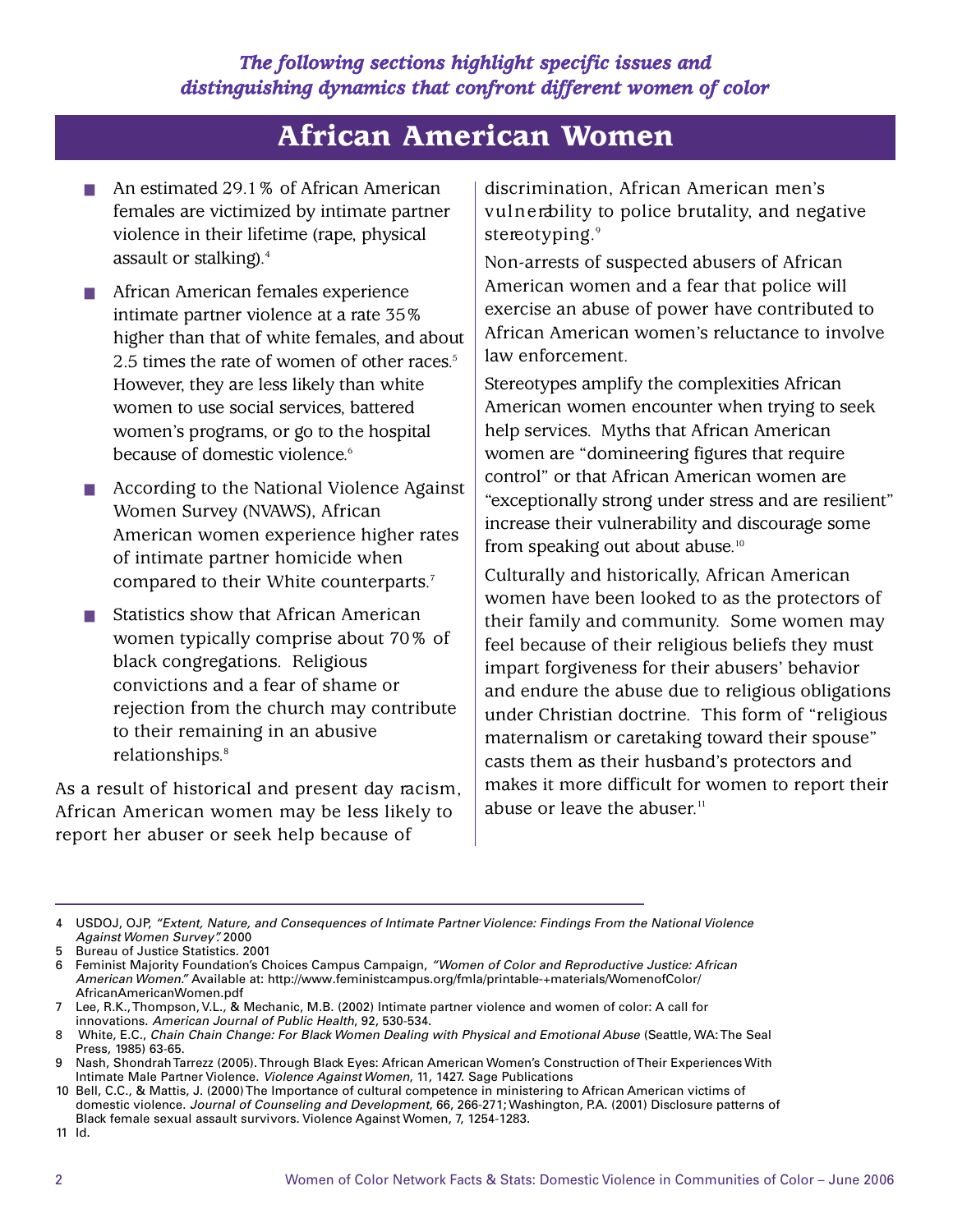# Asian & Pacific Islander Women

- ! In an Asian and Pacific Islander Institute on Domestic Violence survey, 41-60% of API respondents reported experiencing DV (physical and/or sexual) during their lifetimes. 12
- ! Project AWARE's (Asian Women Advocating Respect and Empowerment) 2000-2001 survey of 178 API women found that 81.1% reported experiencing at least one form of intimate partner violence in the past year.<sup>13</sup>
- ! A survey of immigrant Korean women found that 60% had been battered by their husbands. 14
- ! In a study conducted by the Asian Task Force Against Domestic Violence in Boston – using self-administered questionnaires at ethnic fairs – 44-47% of Cambodians interviewed said they knew of a woman who experienced domestic violence<sup>15</sup>
- In a random telephone survey of 262 Chinese men and women in Los Angeles County: 18.1% of respondents reported experiencing "minor physical violence" by a spouse or intimate partner within their lifetime, and 8% of respondents reported "seve re physical violence" experienced during their lifetime. 16
- $\blacksquare$  In a survey conducted by the Immigrant Women's Task Force of the Coalition for Immigrant and Refugee Rights and Services, 20% of 54 undocumented Filipina women living in the San Francisco Bay Area reported having experienced some form of domestic violence, including physical, emotional, or sexual abuse, either in their country of origin or in the U.S.<sup>17</sup>
- In a study of 30 Vietnamese women recruited from a civic association that serves Vietnamese women in Boston, 47% reported intimate physical violence sometime in their lifetime and 30% reported intimate physical violence in the past year. 18

In API communities, emotional control, respect for authority, self-blame, perseverance, and the acceptance of suffering are considered highly valued virtues and traits. However, those culturally based responses contribute to API women's unwillingness or hesitance to express their victimization (even to people inside of a close circle of friends or family).<sup>19</sup>

Distinguishing dynamics of domestic violence in API communities include: multiple abusers residing in the home; push factors ("leave the

(Continued on page 4)

<sup>12</sup> Asian & Pacific Islander Institute on Domestic Violence, *Fact Sheet: Domestic Violence in Asian Communities*. Available at: http://www.apiahf.org/apidvinstitute/PDF/Fact\_Sheet.pdf

<sup>13</sup> Available at: http://www.napawf.org/page.php?view=dvmonth

<sup>14</sup> Tjaden, Patricia and NancyThoennes. 2000. *Extent, Nature and Consequences of Violence Against Women: Findings from the National Violence AgainstWomen Survey*.The National Institute of Justice and the Centers for Disease Control and Prevention. Available at: http://www.ncjrs.org/pdffiles1/nij/183781.pdf

<sup>15</sup> Asian Pacific Islander Institute on Domestic Violence (2002). Available at: www.apiahf.org

<sup>16</sup> Id.

<sup>17</sup> Id.

<sup>18</sup> Id.

<sup>19</sup> Wilson, K.J. *When Violence Begins At Home: A Comprehensive Guide to Understanding and Ending Domestic Abuse* (126). 2005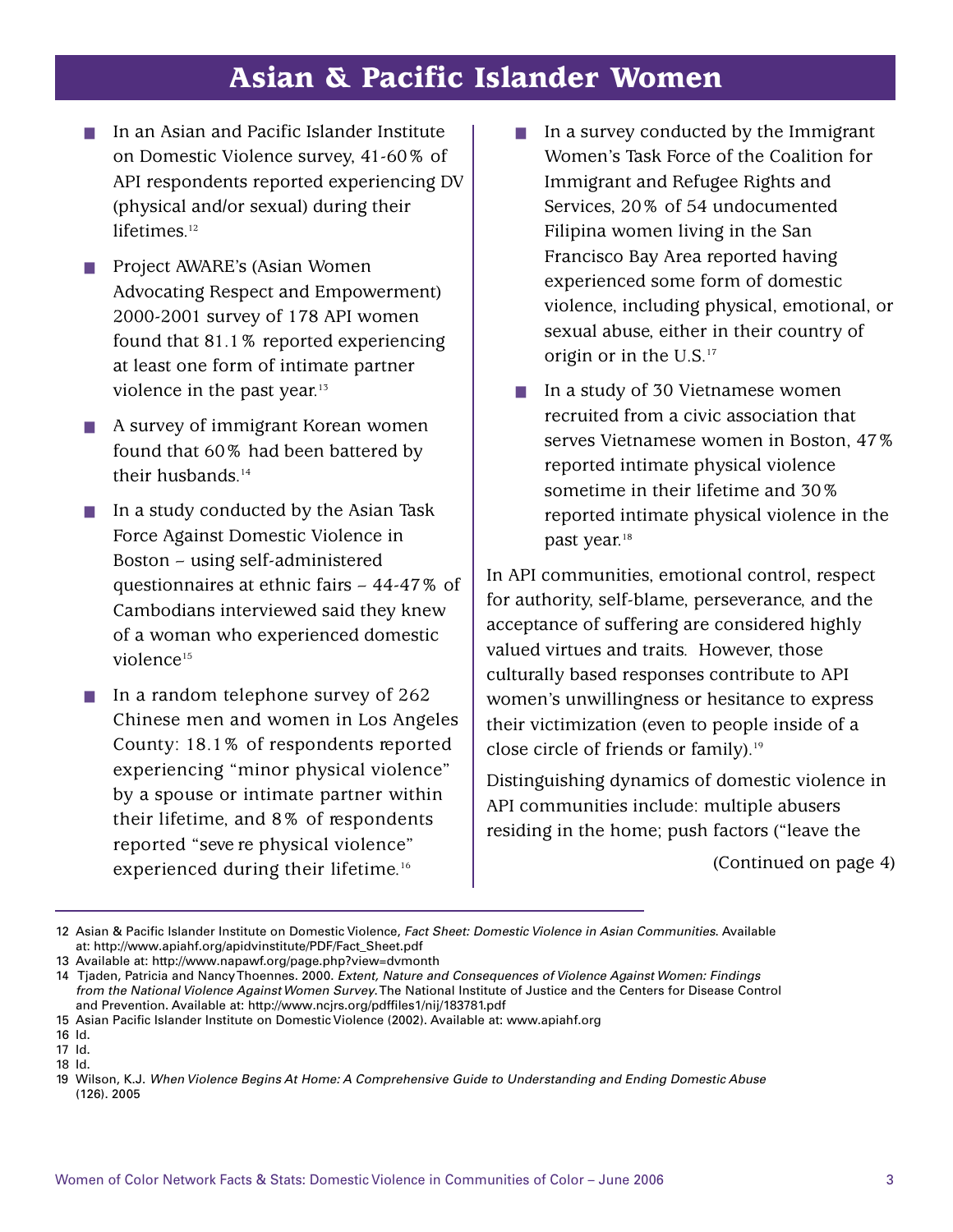# Asian & Pacific Islander Women (continued)

house, give me a divorce," etc.) from abusive partners occurring more often than "pull" factors ("come back to me, I love you," etc.); and gender roles, established by cultural and social values, are often "tightly prescribed and more rigid."20

It is not unlikely for domestic violence in API communities to include domestic violence homicides that range from "honor killings, contract killings, dowry related deaths; killing of family members in the home country; and being driven by one's husband and in-laws into committing suicide". 21

Issues may arise regarding food, undressing in front of others, or the informal habits women often display in exclusively female surroundings that can make some API women feel uncomfortable and alienated in shelters and housing programs.<sup>22</sup> As a result, API women may be hesitant to escape from their violent situation if they have to relocate or find shelter.

## Hispanic/Latino Women

- According to the National Violence Against Women Survey (NVAWS), 23.4% Hispanic/Latino females are victimized by intimate partner violence (IPV) in a lifetime, defined by rape, physical assault or stalking.<sup>23</sup>
- $\blacksquare$  According to the NVAWS, there was little difference in Hispanic and non-Hispanic women's reports of IPV (Hispanic: 21.2%, non-Hispanic: 22.1%). However, Hispanic women were more likely than non-Hispanic women to report that they were raped by a current or former intimate partner at some time in their lifetime (Hispanic: 7.9%, non-Hispanic: 5.7%). It must also be noted that Hispanic/Latino subgroup differences do exist. 24
- ! 48% of Latinas in one study reported that their partner's violence against them had increased since they immigrated to the  $U.S.<sup>25</sup>$
- **I.** Hispanic women in general have not been found to differ from non-Hispanic populations in rates of IPV during pregnancy. However, subgroup differences exist. Cuban and Central American partners report lower rates of violence against pregnant partners. The highest rates of violence during pregnancy are reported among Puerto Rican populations. 26

24 Id.

<sup>20</sup> Asian & Pacific Islander Institute on Domestic Violence, *"Strengthening Advocacy, Changing Communities: Gender & Culture in Violence against API Women."* 2006

<sup>21</sup> Id.

<sup>22</sup> Id. at 19

<sup>23</sup> USDOJ, OJP, *"Extent, Nature, and Consequences of Intimate PartnerViolence: Findings From the National Violence Against Women Survey."* 2000

<sup>25</sup> Dutton, Mary; Leslye Orloff, and Giselle Aguilar Hass. 2000, *Characteristics of Help-Seeking Behaviors, Resources, and Services Needs of Battered Immigrant Latinas: Legal and Policy Implications*. Georgetown Journal on Poverty Law and Policy. 7(2)

<sup>26</sup> Torres, S., Campbell, J., Campbell, D., Ryan, J., King, C., Price, P., Stallings, R., Fuchs, S., & Laude, M., (2000). Abuse during and before pregnancy prevalence and cultural correlates. *Violence and Victims*, 15, 303-321.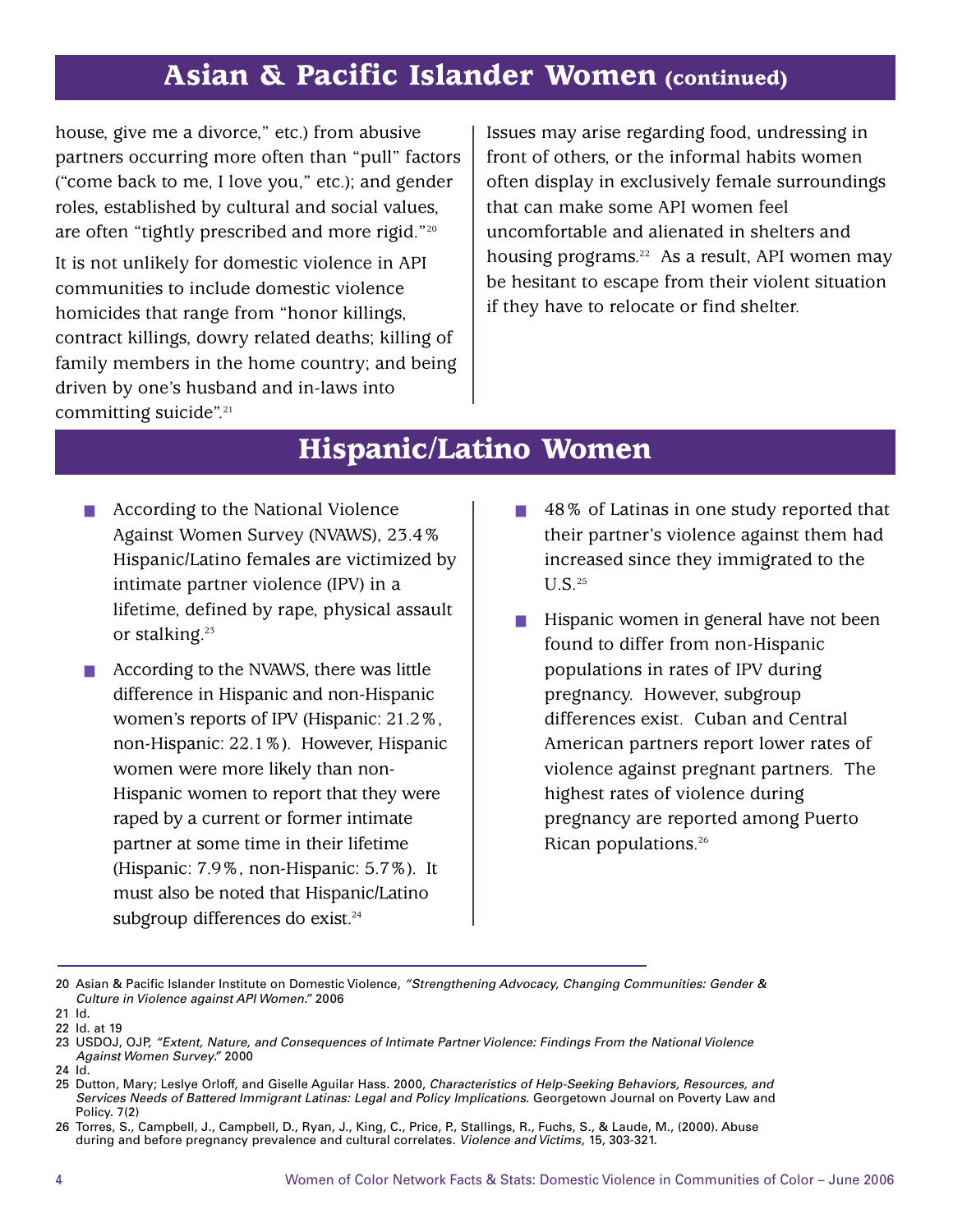## Hispanic/Latino Women (continued)

Culture has a profound and significant influence in the decisions and actions abused Hispanic/Latinas have to consider.

"In the Latino culture women are often designated to the roles of wife and mother. It is socially unacceptable to be divorced, to marry several times, or to remain single and have children out of wedlock. For these reasons, it may take some time for battered women to consider leaving their partners."<sup>27</sup>

Hispanic/Latinas' religious beliefs may also contribute to their inability to escape domestic violence.

"Latinas often accept their situations with resignation, believing their family life is the way God wants them to live. Additionally, a lack of information about birth control and limited access to it, combined with other aspects of Catholic doctrine, often result in Latinas having larger families, which can make it difficult to move or to find affordable child care."28

In Latin culture, the term "Machismo" refers to excessive masculinity and most machistas believe in conservative gender role ideas (e.g., opposing a woman's right to work, participate in sports, or pursue other traditionally male roles in society). 29 The female equivalent is "Marianismo", a term derived from Catholic beliefs of the Virgin Mary as both a virgin and a madonna, as well as the personification of the ideal woman. 30

"This ideal woman is emotional, kind, instinctive, whimsical, docile, compliant, vulnerable, and unassertive. She has a higher status in the community if she has children and is a caring mother. She is also pious and observant of religious laws."31

Inaccessibility to information and resources in the victim's native language prevent many Hispanic/Latinas from seeking the appropriate services to aid her.

"In Mexico, a law called 'abandono de hogar' punishes women who leave their homes, even to flee violence. Women convicted of 'abandoning the home' often lost custody of their children. Some Mexican women who immigrate to the U.S. erroneously believe that this law applies here."32

Studies also show that Hispanic/Latinas "are more concentrated in low-paying, semiskilled occupations than the overall workforce."33 Therefore, limited financial resources create substantial barriers for women trying to leave the abuse or trying to obtain legal assistance, housing, and child care.

<sup>27</sup> Wilson, K.J. *When Violence Begins At Home: A Comprehensive Guide to Understanding and Ending Domestic Abuse* (124). 2005 28 Id.

<sup>29</sup> Wikipedia: Machismo. Available at: http://en.wikipedia.org/wiki/Machismo

<sup>30</sup> Wikipedia: Marianismo. Available at: http://en.wikipedia.org/wiki/Marianismo

<sup>31</sup> Id.

<sup>32</sup> Mujers Latinas En Accion: *Latinas and Domestic Violence*. Available at:

http://www.mujereslatinasenaccion.org/index.html

<sup>33</sup> Wilson, K.J. *When Violence Begins At Home: A Comprehensive Guide to Understanding and Ending Domestic Abuse* (125). 2005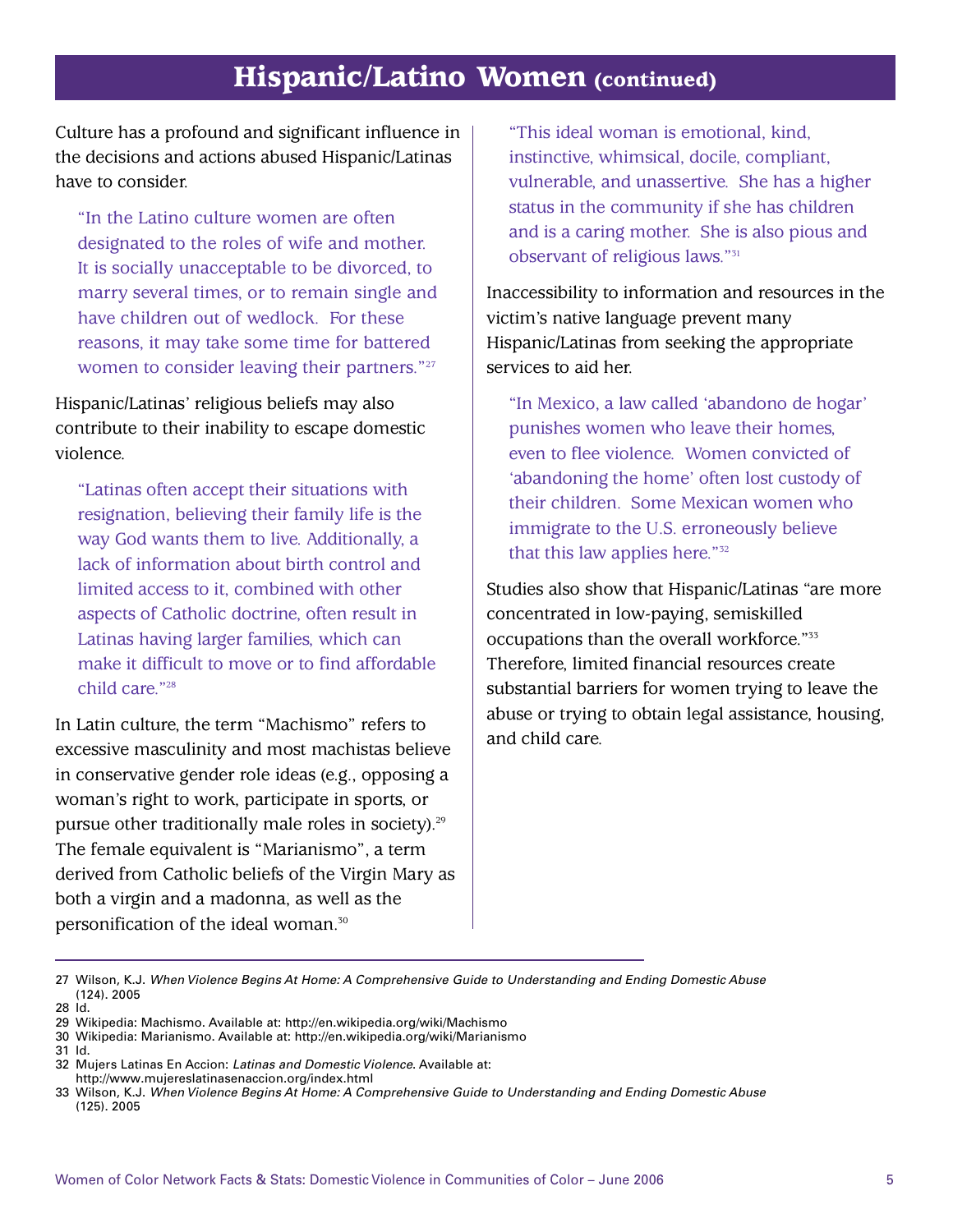# Native American/Alaskan Indian Women

While the frequency and extent of battering in Indian Country varies among different tribes, it is believed to be much higher than the national norm. 34

"... domestic violence is a relatively new phenomenon in Native American culture. 35 Abuse of both Native American women and children by Native American men can be traced to the introduction of alcohol, Christianity, and the European hierarchical family structure."<sup>36</sup>

- ! The National Violence Against Women Survey (NVAWS) found that Native American/Alaskan Indian women and men report higher rates of intimate partner violence than do women and men from other minority backgrounds.<sup>37</sup>
- **E** According to NVAWS, 37.5% of NA/AI women are victimized by IPV in a lifetime, defined by rape, physical assault, or stalking.3**<sup>8</sup>**

Additional challenges may arise for those Native American/Alaskan Indian women residing on a reservation. Finding shelter and resources can be difficult for NA/AI women who have lived on a reservation for their entire life or, because of

limited exposure outside of the reservation, may not speak English. In addition, women residing on reservations are more likely to live in poverty, which may restrict their access to telephones, transportation, or child care.<sup>39</sup>

Cultural norms and practices may force additional constraints on an abused NA/AI woman, including fear of accusations of being an "informant" and/or consequences of being sanctioned within tribal or clan groups. Native American spirituality and the belief of the "interconnectedness of all things" may also be used coercively to keep a woman in an abusive relationship.40

Historical and societal oppression contributes to many NA/AI women's deep mistrust for white agencies and service providers. <sup>41</sup> A lack of cultural competency and knowledge of the impact of colonization often hinder help and service providers from adequately and appropriately addressing the needs of NA/AI victims.

- 40 Id.
- 41 Id. (pg. 131)

<sup>34</sup> USDOJ. Bureau of Justice Statistics. 1999

<sup>35</sup> Id. at 33 (pg. 129)

<sup>36</sup> Id.

<sup>37</sup> CDC *"Highlights in Minority Health."* 2004

<sup>38</sup> USDOJ, OJP, *"Extent, Nature, and Consequences of Intimate PartnerViolence: Findings From the National Violence Against Women Survey."* 2006

<sup>39</sup> Wilson, K.J. *When Violence Begins At Home: A Comprehensive Guide to Understanding and Ending Domestic Abuse* (130). 2005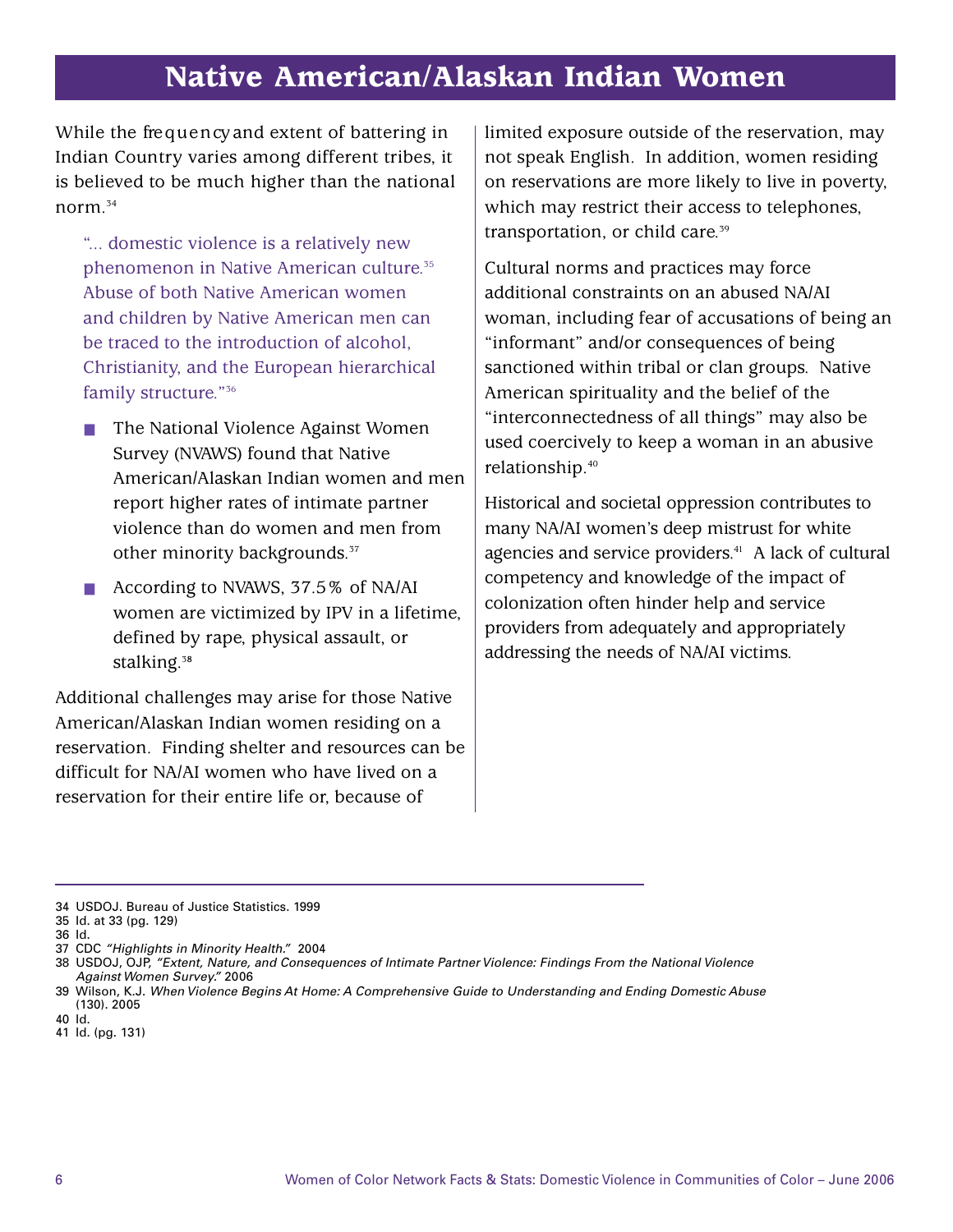## Resources

## ALIANZA: National Latino Alliance for the Elimination of Domestic Violence

P.O. Box 672 Triborough Station New York, NY 10035 Phone: (800) 342-9908 Fax: (800) 216-2404 www.dvalianza.org

### Asian & Pacific Islander Institute on Domestic Violence

450 Sutter Street, Suite 600 San Francisco, CA 94108 Phone: (415) 954-9988 ext. 315 Fax: (415) 954-9999 http://www.apiahf.org/apidvinstitute

## Institute on Domestic Violence in the African American Community

290 Peters Hall 1404 Gortner Ave St. Paul, MN 55108 Phone: (612) 624-5357 Fax: (612) 624-9201 www.dvinstitute.org/

#### Sacred Circle

722 Saint Joseph Street Rapid City, SD 57701 Phone: (605) 341-2050 Fax: (605) 341-2472 www.sacred-circle.com

## The Black Church and Domestic Violence Institute

2740 Greenbriar Parkway, Suite 256 Atlanta, GA 30331 Phone: (770) 909-0715 Fax: (770) 907-4069 www.bcdvi.org

#### Faith Trust Institute

2400 N.  $45^{th}$  Street #10 Seattle, WA 98103 Phone: (206) 634-1903 Fax: (206) 634-0115 www.faithtrustinstitute.org

#### A Call to Men

1003 Route 45 Pomona, NY 10970 Phone: (845) 354-2556 Fax: (845) 354-2557 www.acalltomen.com

## National Network to End Violence Against Immigrant Women

1522 K Street, NW, Suite 550 Washington, DC 20005 Phone: (202) 326-0044 Fax: (202) 326-0040 www.endabuse.org

**The Women of Color Network (WOCN) Facts & Stats Collection is intended to present a series of data relevant to communities of color in a easy-to-read, concise document. The information and statistics published are not meant to be exhaustive. Statistical data may change and are not fully representative of all communities of color. Therefore, WOCN strongly encourages individuals to conduct additional research and/or contact WOCN and the resources above for further information.**